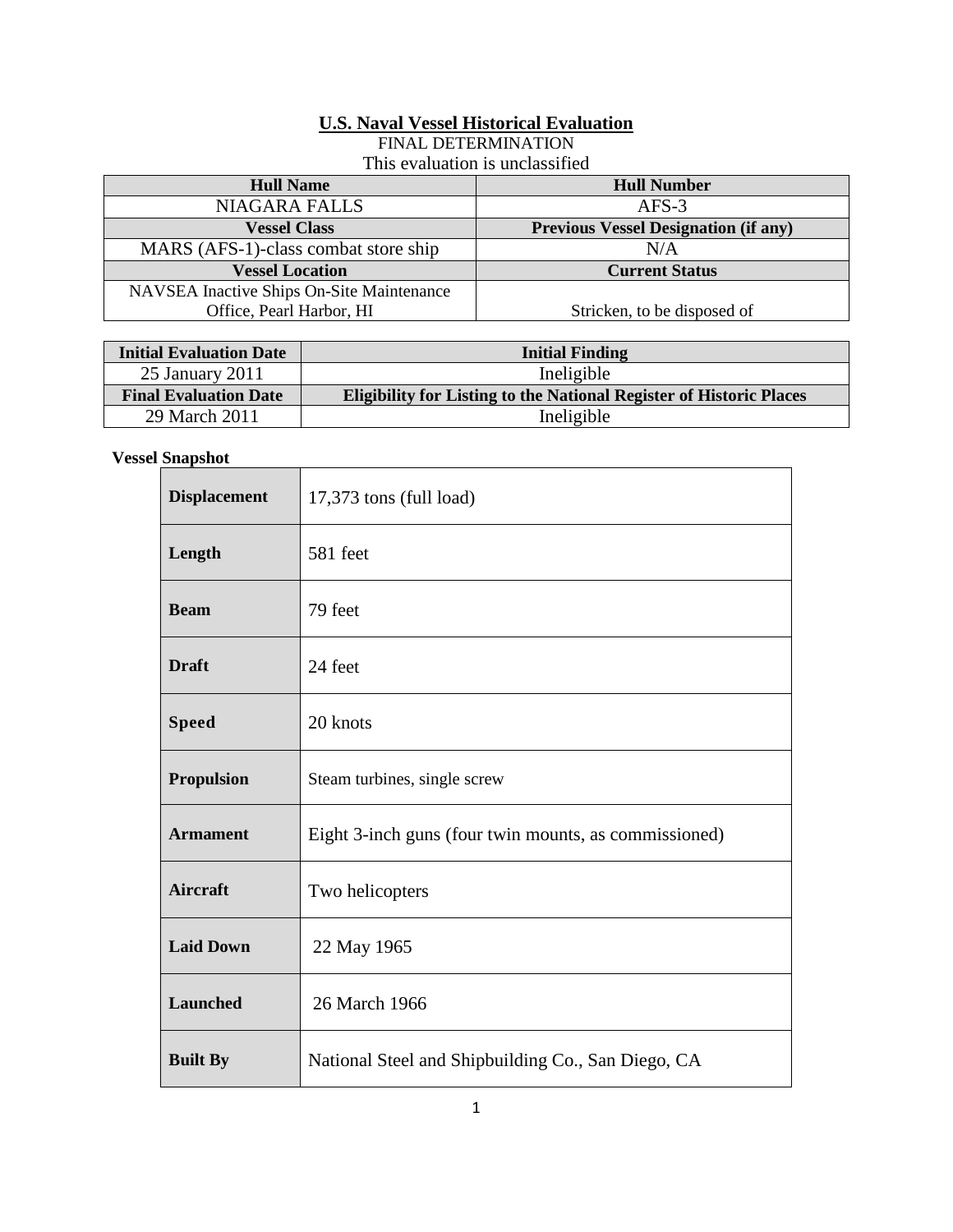| <b>Sponsor</b>        | Mrs. Jacob K. Javits, wife of Senator Jacob J. Javits (N.Y.) |
|-----------------------|--------------------------------------------------------------|
| <b>Delivered</b>      | 26 April 1967                                                |
| <b>Commissioned</b>   | 29 April 1967                                                |
| <b>Decommissioned</b> | 23 September 1994; turned over to MSC                        |
| <b>Inactivated</b>    | 30 September 2008                                            |
| <b>Stricken</b>       | 30 September 2008                                            |

#### **Vessel History**

| <b>Deployments</b>                          | Pacific and Indian Ocean                                                                                                                                                    |
|---------------------------------------------|-----------------------------------------------------------------------------------------------------------------------------------------------------------------------------|
| Awards                                      | 3 NUC (incl one for IRAQI FREEDOM), 7 MUC, 1 Combat Action Ribbon, 8<br>AFEM, 4 NSEM, 1 Joint Meritorious Unit Award), 2 HSM, 1 GWOT, 1 SWASM,<br>Vietnam Service 1968-1973 |
| <b>Noteworthy</b><br><b>Accomplishments</b> | Participated in Vietnam War; Operation IRAQI FREEDOM; Operation<br>UNIFIED ASSISTANCE                                                                                       |
| DANFS* Entry                                | History (first published in 1970 in <i>DANFS</i> Vol. V, N-Q) requires updating.                                                                                            |

\**Dictionary of American Naval Fighting Ships*

# **Criteria Evaluation[1](#page-1-0)**

 $\overline{a}$ 

| i.  | Was the ship awarded an individual              | N <sub>o</sub> |
|-----|-------------------------------------------------|----------------|
|     | <b>Presidential Unit Citation? (A</b>           |                |
|     | <b>Presidential Unit Citation is awarded to</b> |                |
|     | military units that have performed an           |                |
|     | extremely meritorious or heroic act,            |                |
|     | usually in the face of an armed enemy.)         |                |
| ii. | Did an individual act of heroism take           | No             |

<span id="page-1-0"></span><sup>1</sup> Evaluation conducted using criteria established for naval vessels in *Program Comment for the Department of Navy for the Disposition of Historic Vessels*, issued by the Advisory Council for Historic Preservation on 15 March 2010.